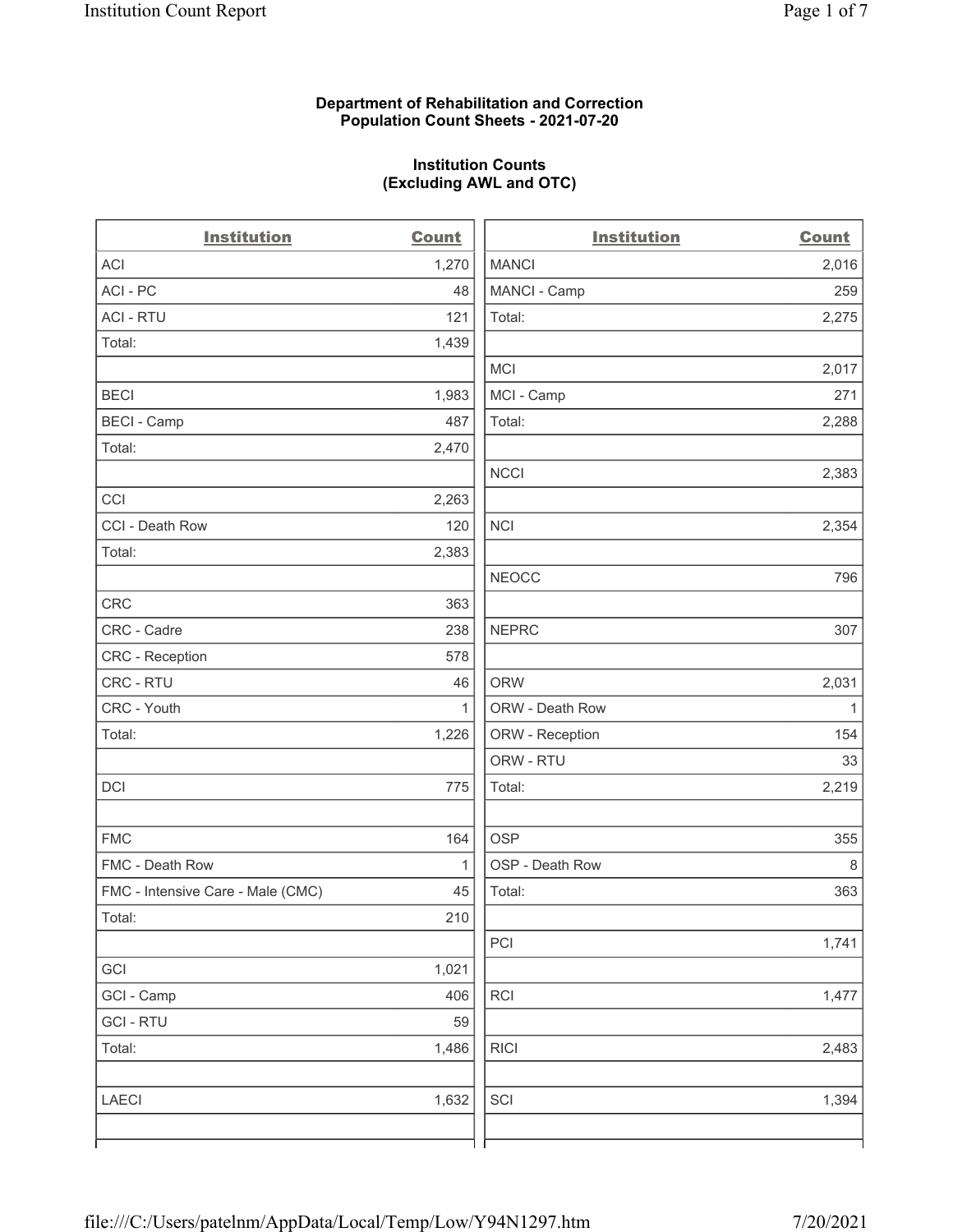| LECI                     | 1,593 | <b>SOCF</b>      |                          | 1,167  |
|--------------------------|-------|------------------|--------------------------|--------|
| LECI - Camp              | 194   | SOCF - RTU       |                          |        |
| Total:                   | 1,787 | Total:           |                          | 1,168  |
| LOCI                     | 2,243 | <b>TCI</b>       |                          | 944    |
|                          |       | TCI - Camp       |                          | 374    |
| <b>LORCI</b>             | 683   | Total:           |                          | 1,318  |
| LORCI - Cadre            | 212   |                  |                          |        |
| <b>LORCI - Reception</b> | 14    | <b>TOCI</b>      |                          | 657    |
| Total:                   | 909   | <b>TOCI - PC</b> |                          | 132    |
|                          |       | Total:           |                          | 789    |
| <b>MACI</b>              | 786   |                  |                          |        |
| MACI - Minimum           | 1,252 | <b>WCI</b>       |                          | 1,033  |
| Total:                   | 2,038 | WCI - RTU        |                          | 30     |
|                          |       | Total:           |                          | 1,063  |
|                          |       |                  | <b>Total Population:</b> | 43,016 |

\* The Total Population includes 30 Offenders with Reason Codes 30 & 31. \*\* The Total Population includes 30 Offenders with Reason Code 0A.

# Male Population by Security Level (Include AWL and Exclude OTC)

| <b>Security Level</b>  |                   | <b>Body</b> | <b>AWL</b> | $(-OTC)$ | <b>Total</b> |
|------------------------|-------------------|-------------|------------|----------|--------------|
| <b>Total Level E</b>   |                   | 940         | 4          | 3        | 941          |
| Total Level 4          |                   | 1,239       | 10         | 9        | 1,240        |
| Total Level 3          |                   | 8,826       | 116        | 101      | 8,841        |
| Total Level 2          |                   | 15,005      | 153        | 107      | 15,051       |
| Total Level 1          |                   | 13,501      | 128        | 79       | 13,550       |
| <b>Total Death Row</b> |                   | 132         | 0          | $\Omega$ | 132          |
|                        | <b>Total Male</b> | 39,643      | 411        | 299      | 39,755       |

#### Female Population by Institution (Include AWL and Exclude OTC)

| <b>Institution</b>     | <b>Body</b> | <b>AWL</b> | $(-OTC)$ | <b>Total</b> |
|------------------------|-------------|------------|----------|--------------|
| <b>DCI</b>             | 774         | 8          | 4        | 778          |
| <b>FMC</b>             | 6           |            |          | 6            |
| <b>NEPRC</b>           | 307         | 4          |          | 310          |
| <b>ORW</b>             | 2,031       | 20         | 10       | 2,041        |
| <b>ORW - Death Row</b> |             |            |          |              |
| ORW - Reception        | 154         |            | ◠        | 155          |
|                        |             |            |          |              |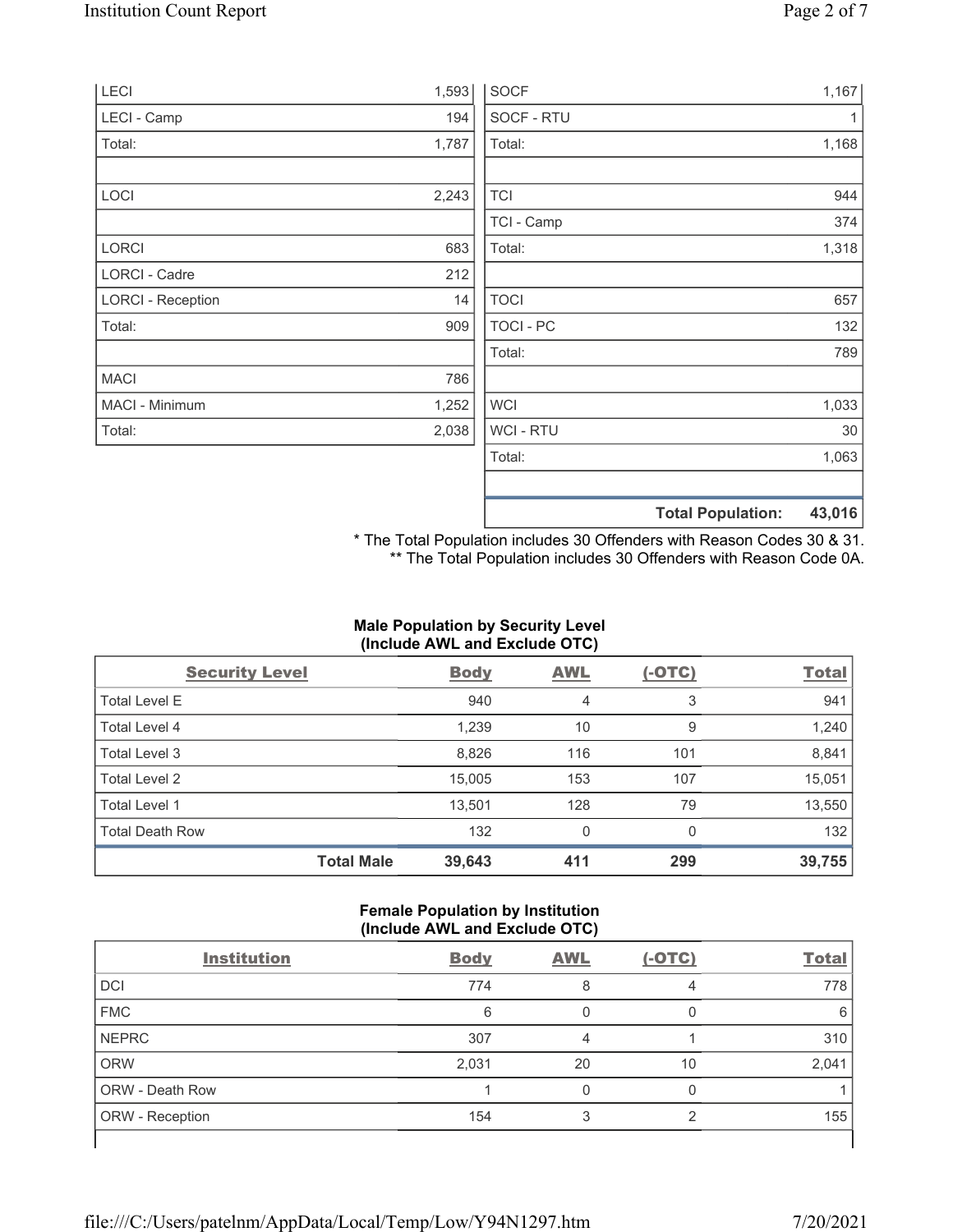| <b>ORW - RTU</b> |                          | 33     |     |     | 33 <sub>1</sub> |
|------------------|--------------------------|--------|-----|-----|-----------------|
|                  | <b>Total Female</b>      | 3,306  | 35  |     | 3,324           |
|                  |                          |        |     |     |                 |
|                  | <b>Total Population:</b> | 42,949 | 446 | 316 | 43,079          |

## Male Population by Institution: Security Level 5 and E (Include AWL and Exclude OTC)

| <b>Institution</b>   | <b>Body</b>    | <b>AWL</b>                | $(-OTC)$            | <b>Total</b>              |
|----------------------|----------------|---------------------------|---------------------|---------------------------|
| CRC                  | $\sqrt{2}$     | $\mathsf 0$               | $\mathsf 0$         | $\sqrt{2}$                |
| CRC - Reception      | 1              | $\mathbf 0$               | $\mathbf 0$         | $\mathbf{1}$              |
| CRC - RTU            | $\overline{4}$ | $\mathsf 0$               | $\mathsf 0$         | $\sqrt{4}$                |
| ${\sf FMC}$          | $\overline{2}$ | $\mathbf 0$               | $\mathsf 0$         | $\sqrt{2}$                |
| LECI                 | $\sqrt{3}$     | $\mathbf 0$               | $\mathbf 0$         | $\ensuremath{\mathsf{3}}$ |
| LOCI                 | 1              | $\mathsf{O}\xspace$       | $\mathsf{O}\xspace$ | $\mathbf{1}$              |
| <b>MACI</b>          | 12             | $\mathbf 0$               | $\mathsf{O}\xspace$ | 12                        |
| <b>MANCI</b>         | 17             | $\mathbf 0$               | $\mathsf{O}\xspace$ | 17                        |
| <b>MCI</b>           | $\mathbf{1}$   | $\mathsf 0$               | $\mathsf 0$         | $\mathbf{1}$              |
| NCCI                 | $\overline{7}$ | $\mathbf 0$               | $\mathsf 0$         | $\boldsymbol{7}$          |
| <b>NEOCC</b>         | $\overline{7}$ | $\mathbf 0$               | $\mathsf{O}\xspace$ | $\overline{7}$            |
| <b>OSP</b>           | 201            | $\mathbf{1}$              | $\mathbf{1}$        | 201                       |
| <b>RCI</b>           | 22             | $\mathbf 0$               | $\mathsf{O}\xspace$ | 22                        |
| <b>RICI</b>          | 1              | $\mathbf 0$               | $\mathbf 0$         | $\mathbf{1}$              |
| <b>SOCF</b>          | 516            | $\ensuremath{\mathsf{3}}$ | $\overline{2}$      | 517                       |
| <b>TCI</b>           | 25             | $\mathsf{O}\xspace$       | $\mathsf{O}\xspace$ | 25                        |
| <b>TOCI</b>          | 103            | $\mathbf 0$               | $\mathbf 0$         | 103                       |
| <b>TOCI - PC</b>     | $\overline{4}$ | $\mathbf 0$               | $\mathsf{O}\xspace$ | $\overline{4}$            |
| <b>WCI</b>           | $\,6\,$        | $\mathsf{O}\xspace$       | $\mathsf{O}\xspace$ | $\,6\,$                   |
| WCI - RTU            | 5              | $\mathbf 0$               | $\mathbf 0$         | $\sqrt{5}$                |
| <b>Total Level 5</b> | 940            | $\overline{\mathbf{4}}$   | 3                   | 941                       |

# Male Population by Institution: Security Level 4 (Include AWL and Exclude OTC)

| <b>Institution</b>                | <b>Body</b> | <b>AWL</b> | $(-OTC)$ | Total |
|-----------------------------------|-------------|------------|----------|-------|
| ACI                               |             |            |          |       |
| CRC                               |             |            |          |       |
| <b>CRC</b> - Reception            |             |            |          |       |
| CRC - RTU                         |             |            |          |       |
| FMC - Intensive Care - Male (CMC) |             |            |          |       |
| LORCI                             |             |            |          |       |
|                                   |             |            |          |       |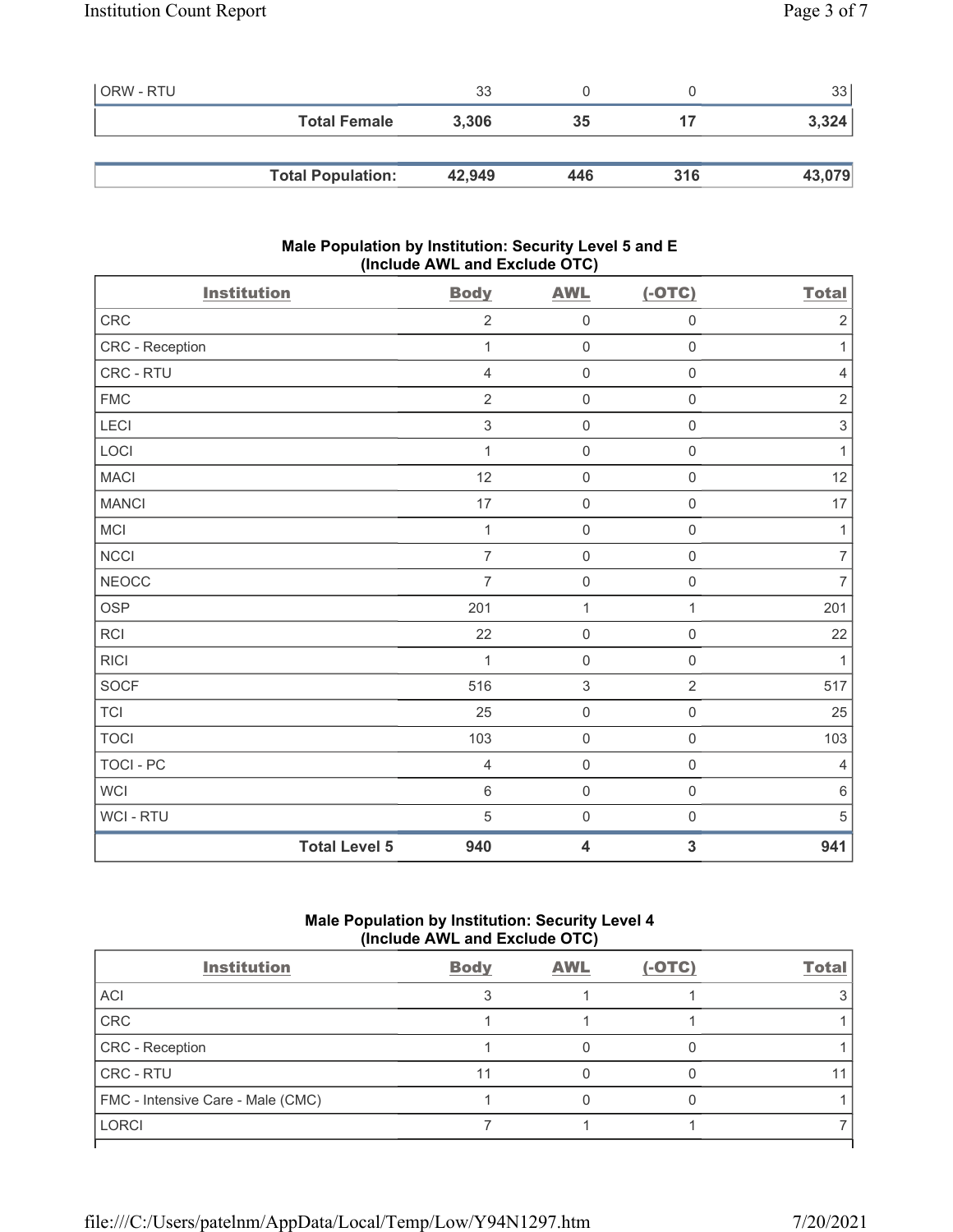| <b>MACI</b> |                      | 14    |    |   | 14    |
|-------------|----------------------|-------|----|---|-------|
| <b>OSP</b>  |                      | 128   |    |   | 128   |
| SOCF        |                      | 546   | 4  |   | 547   |
| SOCF - RTU  |                      |       |    |   |       |
| <b>TOCI</b> |                      | 505   |    |   | 505   |
| TOCI - PC   |                      | 11    |    |   | 11    |
| WCI - RTU   |                      | 10    |    |   | 10    |
|             | <b>Total Level 4</b> | 1,239 | 10 | a | 1,240 |

# Male Population by Institution: Security Level 3 (Include AWL and Exclude OTC)

| <b>Institution</b>                | <b>Body</b>      | <b>AWL</b>                | $(-OTC)$            | <b>Total</b>   |
|-----------------------------------|------------------|---------------------------|---------------------|----------------|
| <b>ACI</b>                        | 8                | $\mathbf 0$               | $\mathsf{O}\xspace$ | $\,8\,$        |
| ACI-PC                            | 8                | $\mathbf 0$               | $\mathsf{O}\xspace$ | $\,8\,$        |
| <b>BECI</b>                       | 11               | $\mathbf 0$               | $\mathsf{O}\xspace$ | 11             |
| CCI                               | $\overline{7}$   | $\mathbf 0$               | $\mathsf{O}\xspace$ | $\overline{7}$ |
| CRC                               | 225              | 12                        | 11                  | 226            |
| CRC - Cadre                       | 5                | $\mathbf 0$               | $\mathsf{O}\xspace$ | $\sqrt{5}$     |
| CRC - Reception                   | 444              | $\,8\,$                   | $\overline{7}$      | 445            |
| CRC - RTU                         | 30               | $\mathbf 0$               | $\mathsf 0$         | 30             |
| <b>FMC</b>                        | $\overline{7}$   | $\sqrt{2}$                | $\mathbf{1}$        | $\,8\,$        |
| FMC - Intensive Care - Male (CMC) | $\mathbf{1}$     | $\mathbf 0$               | $\mathsf{O}\xspace$ | $\mathbf{1}$   |
| GCI                               | $\boldsymbol{9}$ | $\mathbf 0$               | $\mathsf{O}\xspace$ | $\overline{9}$ |
| <b>LAECI</b>                      | 17               | $\mathbf 0$               | $\mathsf{O}\xspace$ | 17             |
| LECI                              | 1,277            | $\,6\,$                   | $\,6\,$             | 1,277          |
| LOCI                              | 5                | $\mathbf 0$               | $\mathsf 0$         | $\,$ 5 $\,$    |
| LORCI                             | 311              | 29                        | 29                  | 311            |
| LORCI - Cadre                     | 80               | $\mathbf 0$               | $\mathsf 0$         | 80             |
| <b>LORCI - Reception</b>          | 11               | $\ensuremath{\mathsf{3}}$ | $\sqrt{3}$          | 11             |
| <b>MACI</b>                       | 691              | $\,6\,$                   | $\,$ 3 $\,$         | 694            |
| <b>MANCI</b>                      | 1,700            | 24                        | 21                  | 1,703          |
| MCI                               | $\overline{2}$   | $\mathbf 0$               | $\mathsf 0$         | $\sqrt{2}$     |
| <b>NCCI</b>                       | 24               | $\mathbf 0$               | $\mathsf{O}\xspace$ | 24             |
| <b>NCI</b>                        | $\,8\,$          | $\mathbf 0$               | $\mathsf{O}\xspace$ | $\,8\,$        |
| <b>NEOCC</b>                      | 633              | $\boldsymbol{9}$          | $\,6\,$             | 636            |
| <b>OSP</b>                        | $\overline{2}$   | $\mathbf 0$               | $\mathsf{O}\xspace$ | $\overline{2}$ |
| PCI                               | 35               | $\mathbf{1}$              | $\mathbf{1}$        | 35             |
| <b>RCI</b>                        | 1,312            | $\boldsymbol{9}$          | $\boldsymbol{9}$    | 1,312          |
| <b>RICI</b>                       | 12               | $\mathbf 0$               | $\mathsf{O}\xspace$ | 12             |
| SCI                               | $\,6\,$          | $\mathbf 0$               | $\mathsf{O}\xspace$ | $\,6\,$        |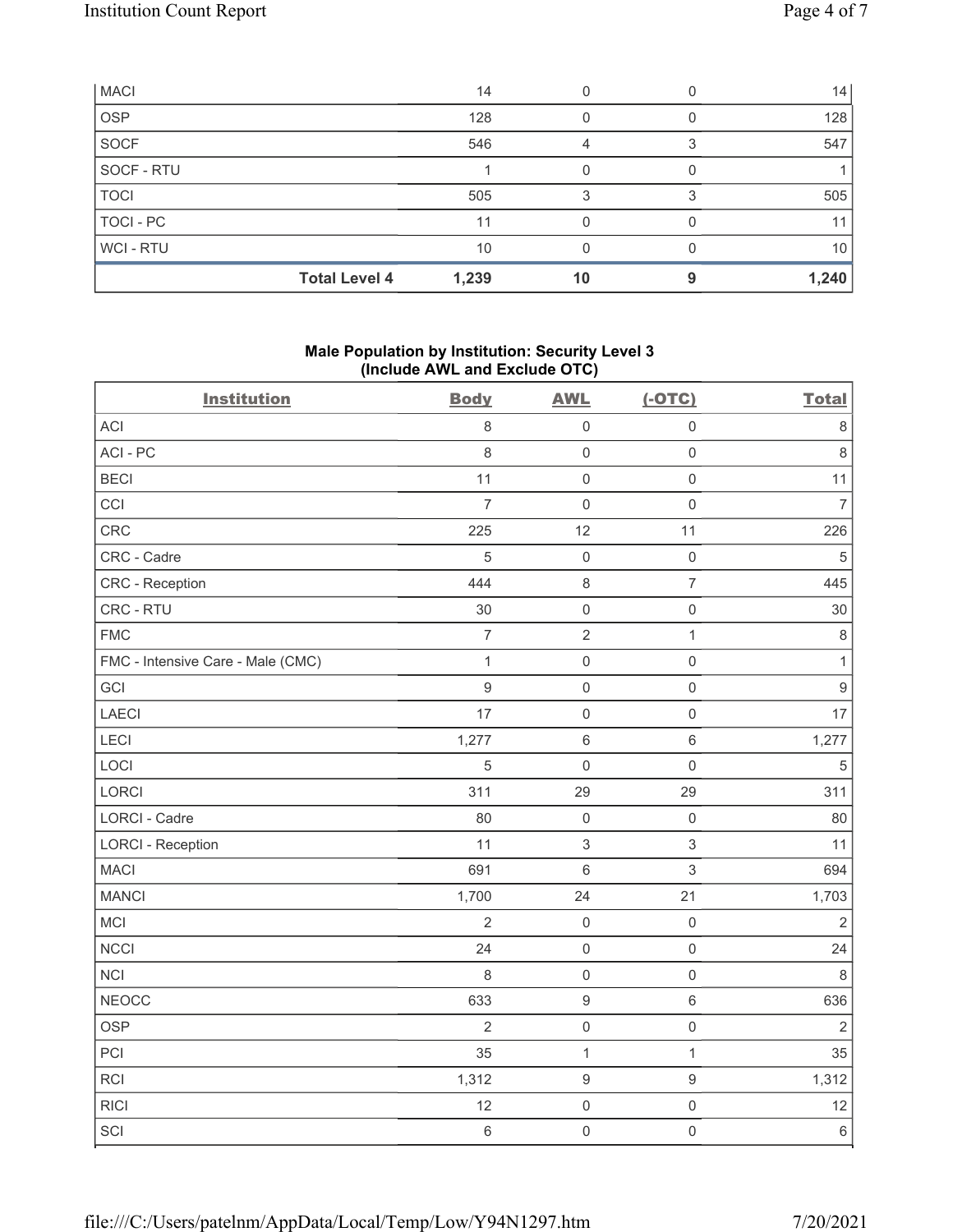| <b>SOCF</b>    |                      | 102   |     |     | 102               |
|----------------|----------------------|-------|-----|-----|-------------------|
| <b>TCI</b>     |                      | 779   | 2   |     | 780               |
| TCI - Camp     |                      |       |     |     |                   |
| <b>TOCI</b>    |                      | 28    |     |     | 28                |
| TOCI - PC      |                      | 64    |     |     | 64                |
| <b>WCI</b>     |                      | 959   | 5   |     | 961               |
| <b>WCI-RTU</b> |                      | 12    |     |     | $12 \overline{ }$ |
|                | <b>Total Level 3</b> | 8,826 | 116 | 101 | 8,841             |

## Male Population by Institution: Security Level 2 (Include AWL and Exclude OTC)

| <b>Institution</b>                | <b>Body</b>    | <b>AWL</b>                | $(-OTC)$                  | <b>Total</b>   |
|-----------------------------------|----------------|---------------------------|---------------------------|----------------|
| <b>ACI</b>                        | 699            | $\ensuremath{\mathsf{3}}$ | $\mathbf{1}$              | 701            |
| ACI-PC                            | 31             | $\mathsf 0$               | $\mathsf 0$               | 31             |
| <b>ACI - RTU</b>                  | 95             | $\mathsf 0$               | $\mathsf{O}\xspace$       | 95             |
| <b>BECI</b>                       | 1,241          | 12                        | 12                        | 1,241          |
| CCI                               | 1,743          | $10$                      | $\,6\,$                   | 1,747          |
| CRC                               | 47             | $\sqrt{2}$                | $\sqrt{2}$                | 47             |
| CRC - Cadre                       | 189            | $\mathsf 0$               | $\mathsf 0$               | 189            |
| <b>CRC</b> - Reception            | 66             | $\overline{4}$            | $\mathfrak{S}$            | 67             |
| CRC - RTU                         | $\mathbf{1}$   | $\mathsf{O}\xspace$       | $\mathsf 0$               | $\mathbf{1}$   |
| CRC - Youth                       | $\mathbf 1$    | $\mathsf 0$               | $\mathsf 0$               | $\mathbf{1}$   |
| <b>DCI</b>                        | $\mathbf{1}$   | $\mathbf 0$               | $\mathsf 0$               | $\mathbf{1}$   |
| <b>FMC</b>                        | 15             | $\overline{2}$            | $\mathsf{O}\xspace$       | 17             |
| FMC - Intensive Care - Male (CMC) | $\overline{9}$ | $\mathsf 0$               | $\mathsf{O}\xspace$       | $\overline{9}$ |
| GCI                               | 460            | $\mathbf{1}$              | $\mathbf{1}$              | 460            |
| GCI - Camp                        | $\mathbf{1}$   | $\mathsf 0$               | $\mathsf{O}\xspace$       | $\mathbf{1}$   |
| <b>GCI-RTU</b>                    | 50             | $\mathbf 0$               | $\mathbf 0$               | 50             |
| LAECI                             | 955            | 10                        | $10$                      | 955            |
| LECI                              | 309            | $\ensuremath{\mathsf{3}}$ | $\ensuremath{\mathsf{3}}$ | 309            |
| LECI - Camp                       | 1              | $\mathsf{O}\xspace$       | $\mathsf{O}\xspace$       | $\mathbf{1}$   |
| LOCI                              | 1,188          | $\,8\,$                   | $\mathbf{1}$              | 1,195          |
| LORCI                             | 151            | 13                        | 13                        | 151            |
| LORCI - Cadre                     | 73             | $\mathsf 0$               | $\mathsf{O}\xspace$       | 73             |
| <b>LORCI - Reception</b>          | $\overline{2}$ | $\mathsf 0$               | $\mathsf 0$               | $\overline{2}$ |
| <b>MACI</b>                       | 69             | $\mathbf 0$               | $\mathsf 0$               | 69             |
| <b>MANCI</b>                      | 279            | $\mathfrak{S}$            | $\mathfrak{S}$            | 279            |
| MCI                               | 1,311          | 16                        | $\,8\,$                   | 1,319          |
| <b>NCCI</b>                       | 901            | 14                        | 12                        | 903            |
| NCI                               | 1,297          | $\boldsymbol{9}$          | $\overline{7}$            | 1,299          |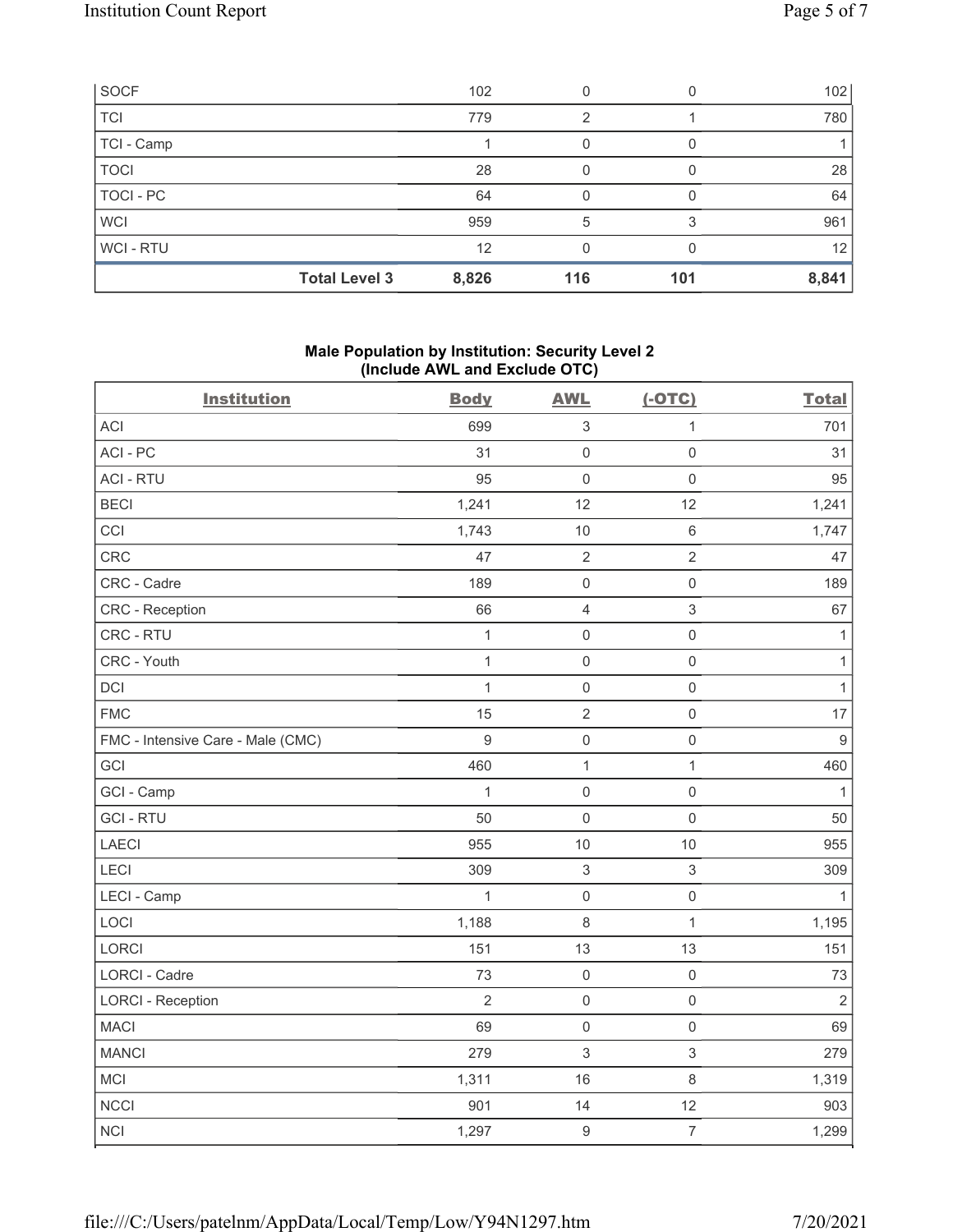|              | <b>Total Level 2</b> | 15,005 | 153            | 107      | 15,051 |
|--------------|----------------------|--------|----------------|----------|--------|
| <b>WCI</b>   |                      | 68     | $\mathbf 0$    | 0        | 68     |
| TOCI - PC    |                      | 53     | 0              | $\Omega$ | 53     |
| <b>TOCI</b>  |                      | 21     | 0              |          | 21     |
| <b>TCI</b>   |                      | 109    | $\mathbf 0$    | $\Omega$ | 109    |
| <b>SOCF</b>  |                      | 3      | $\mathbf 0$    | 0        | 3      |
| SCI          |                      | 929    | 9              | 5        | 933    |
| <b>RICI</b>  |                      | 1,427  | 23             | 14       | 1,436  |
| <b>RCI</b>   |                      | 143    | $\overline{2}$ | 2        | 143    |
| PCI          |                      | 911    | 8              | 3        | 916    |
| <b>NEOCC</b> |                      | 156    |                |          | 156    |

## Male Population by Institution: Security Level 1 (Include AWL and Exclude OTC)

| <b>Institution</b>                | <b>Body</b>      | <b>AWL</b>          | $(-OTC)$            | <b>Total</b>     |
|-----------------------------------|------------------|---------------------|---------------------|------------------|
| <b>ACI</b>                        | 560              | $\overline{9}$      | 5                   | 564              |
| ACI-PC                            | $\boldsymbol{9}$ | $\mathbf 0$         | $\mathbf 0$         | 9                |
| <b>ACI - RTU</b>                  | 26               | $\mathbf 0$         | $\mathsf{O}\xspace$ | 26               |
| <b>BECI</b>                       | 730              | $\,8\,$             | $6\,$               | 732              |
| <b>BECI - Camp</b>                | 487              | $\mathbf 0$         | $\mathsf{O}\xspace$ | 487              |
| CCI                               | 512              | $\overline{4}$      | $\overline{2}$      | 514              |
| <b>CRC</b>                        | 33               | $\mathbf{1}$        | $\mathbf{1}$        | 33               |
| CRC - Cadre                       | 44               | $\mathbf 0$         | $\mathsf{O}\xspace$ | 44               |
| <b>CRC</b> - Reception            | 61               | $\sqrt{3}$          | $\sqrt{3}$          | 61               |
| <b>FMC</b>                        | 134              | $\mathbf{1}$        | $\mathsf{O}\xspace$ | 135              |
| FMC - Intensive Care - Male (CMC) | 34               | $\mathsf{O}\xspace$ | $\mathsf 0$         | 34               |
| GCI                               | 552              | $\overline{7}$      | $6\,$               | 553              |
| GCI - Camp                        | 405              | $\mathsf{O}\xspace$ | $\mathsf 0$         | 405              |
| <b>GCI-RTU</b>                    | 9                | $\mathbf 0$         | $\mathsf{O}\xspace$ | $\boldsymbol{9}$ |
| <b>LAECI</b>                      | 659              | $\boldsymbol{9}$    | 8                   | 660              |
| LECI                              | $\overline{4}$   | $\overline{2}$      | $\mathsf{O}\xspace$ | $\,6\,$          |
| LECI - Camp                       | 193              | $\mathbf 0$         | $\mathsf{O}\xspace$ | 193              |
| LOCI                              | 1,049            | $\,6\,$             | $\mathfrak{S}$      | 1,052            |
| <b>LORCI</b>                      | 214              | 8                   | $\overline{7}$      | 215              |
| <b>LORCI - Cadre</b>              | 59               | $\mathsf{O}\xspace$ | $\mathsf 0$         | 59               |
| <b>LORCI - Reception</b>          | $\mathbf{1}$     | $\mathbf{1}$        | $\mathbf{1}$        | $\mathbf{1}$     |
| MACI - Minimum                    | 1,252            | 21                  | 11                  | 1,262            |
| <b>MANCI</b>                      | 20               | $\overline{4}$      | $\mathfrak{S}$      | 21               |
| MANCI - Camp                      | 259              | $\mathsf{O}\xspace$ | $\mathsf 0$         | 259              |
| <b>MCI</b>                        | 703              | $\boldsymbol{9}$    | $\overline{7}$      | 705              |